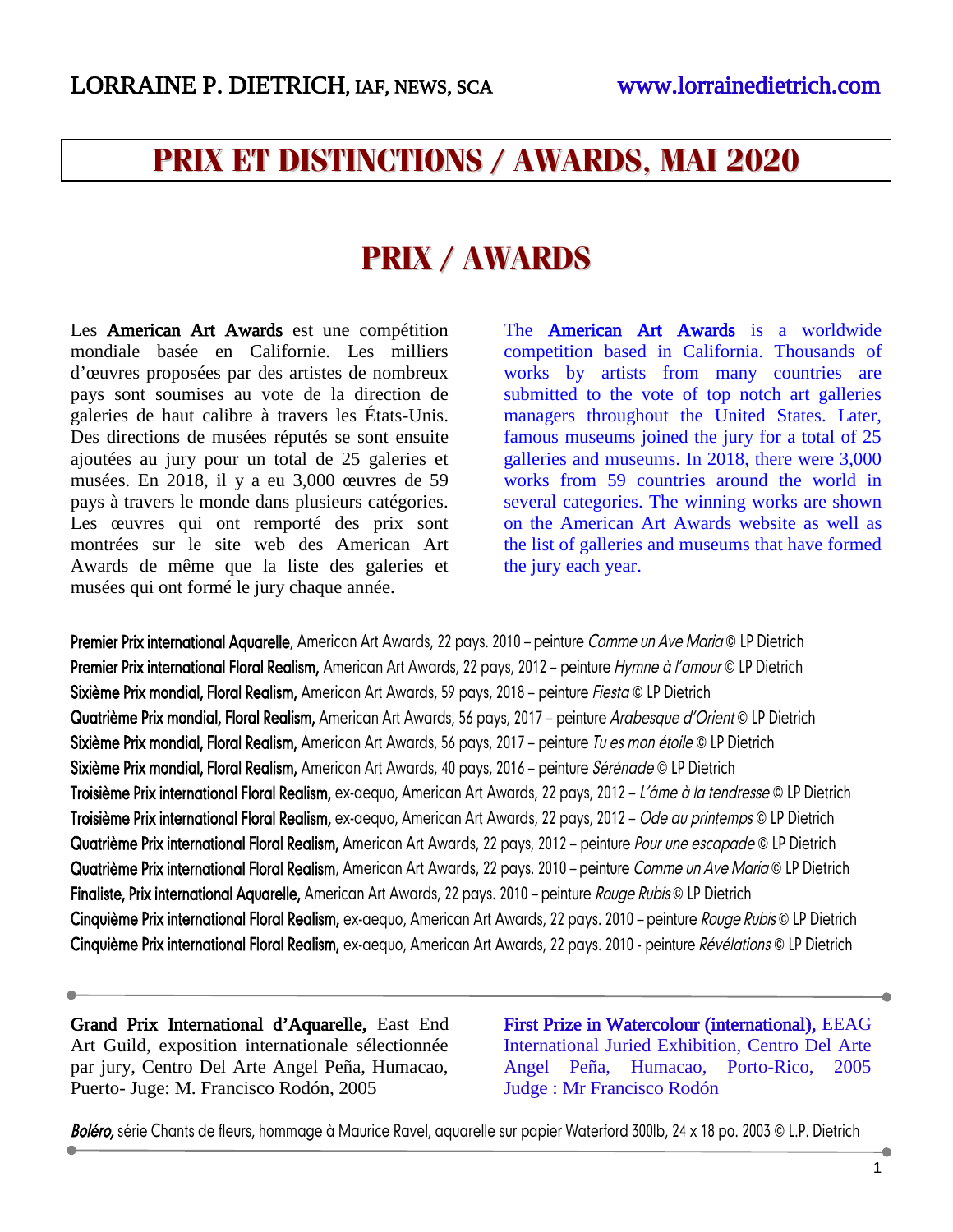Canadian Brushstrokes Magazine, Grand Prix Canadien de peinture, compétition « Still Life / Florals », Prix de 1,000\$, certificat et publication de la peinture gagnante sur la page couverture de l'édition jan-fév. 2012 du magazine.

Canadian Brushstrokes Magazine, Canadian Grand Prize, « Still Life / Florals » competition, with 1,000\$ award, certificate and publication of winning painting on the magazine cover, Jan-Feb. 2012 issue.

*Dans les paradis lointains / From Paradise,* aquarelle sur papier Waterford 200lb c.p., 24 x 18 po., © LP Dietrich

Trois peintures finalistes, Floral Compositions, compétition internationale, Fusion Art Gallery, Palm Springs, Californie, déc. 2018

Finalist, 3 paintings, Floral Compositions, international competition, Fusion Art Gallery, Palm Springs, California, Dec 2018

*I'll be seeing you, Flower Melodies Series,* watercolor on Winsor Newton 140 lb rough paper, 21 x 15 © LP Dietrich

*Oh Happy Day ! / Bonheur d'un jour, Flower Melodies Series,* Watercolor Arches 140 lb rough paper, varnished, marouflé on board, 21 x 15 No need for glass© LP Dietrich

*Ikebana, Watercolor Fabriano Artistico 140 lb c.p., 15 x 21 © LP Dietrich* 

Finaliste, concours international, Scènes d'hiver, magazine l'Art de l'Aquarelle (France), déc. 2019 Finalist, international competition, Winter Scenes, L'Art de l'Aquarelle Magazine, (France), déc. 2019

*Ashamet -Kapapamashkuaikan, Présents des Premières Nations,* aquarelle, 15 x 21 pouces © L.P. Dietrich

Prix national Curry's pour la rédaction d'un article en anglais sur l'encadrement des aquarelles, avec illustrations, Curry's ArtWise, Toronto, été 2007, Certificat cadeau

1er Prix Winsor & Newton en aquarelle, Salon de la Figuration 2000, Musée Laurier, exposition en collaboration avec l'Institut des Arts Figuratifs. (100 œuvres/72 artistes sélectionnées par jury/ 486 propositions artistes professionnels 4 pays.)

2005, Tourisme Mauricie., partenaire

l

Curry's National Artwise Award, *Toronto,* for an article written in English on long-term conservation framing for watercolour and works on paper, 2007, Gift Certificate

First Prize in Watercolour (Winsor & Newton), Salon de la Figuration 2000, Musée Laurier, exhibition in collaboration with IAF, ( 100 works from 486 submissions, 72 professional artists from 4 countries) .

*Verte et plantureuse,* aquarelle transparente sur papier Arches 300lb c.p., 21 x 15 po. 1991© L.P. Dietrich

| Artiste élue « Coup de Cœur» par un vote public,<br>Galerie ArtAzo, 2005.<br>$\bullet$ and the set of $\bullet$ | Elected « Coup de Cœur» artist, a public votation,<br>Galerie ArtAzo, 2005. |
|-----------------------------------------------------------------------------------------------------------------|-----------------------------------------------------------------------------|
| Prix Arts Excellence "Ambassadeur", bourse                                                                      | Arts Excellence "Ambassadeur" Award,                                        |
| décernée à un(e) artiste qui s'est démarqué(e)                                                                  | awarded to an artist who was selected in national                           |
| dans des expositions nationales et                                                                              | and international art exhibitions, Culture                                  |
| internationales, Conseil de la Culture Mauricie,                                                                | Mauricie Council, 2005, collaboration of                                    |

Tourisme Mauricie.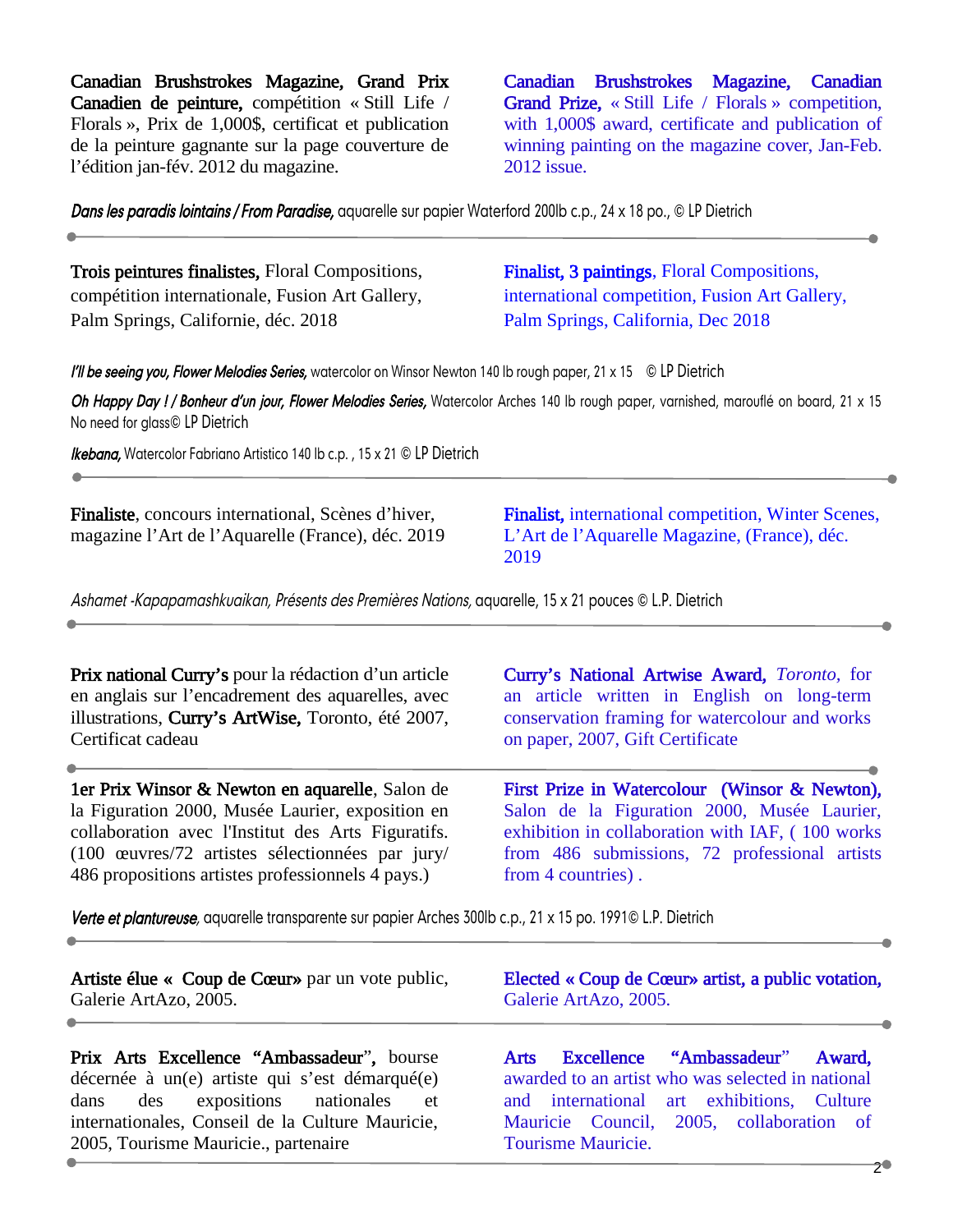Sélectionnée pour parution dans la section « Masters of the World », Canada Showcase, International Artist Magazine, août-sept. 2004

Selected for publication in Masters of the World section, Canada Showcase, *International Artist Magazine,* Aug-Sept. 2004.

*Tulipes en fantaisie,* aquarelle transparente sur papier Waterford 300lb c.p., 18 x 24, 2002 © L.P. Dietrich

« Commended Award », exposition internationale AquaFolio, Cyrillion Centre, Thessaloniki, Grèce, 2002

"Commended Award " International AquaFolio exhibition, Cyrillion Centre, Thessaloniki, Greece, 2002

*Incognito,* aquarelle transparente sur papier Arches 140 lb c.p., 15 x 11 pouces, 2001 © L.P. Dietrich

2 peintures sélectionnées et parution en page couverture, catalogue de cette exposition pancanadienne, Society of Canadian Artists, 150ème Anniversaire du Canada, Oh Canada, our Home and Native Land, (jury), Gallery 78, Fredericton, NB, juin 2017

j

l Ĭ

 $\bullet$ 

Selected for 2 paintings, Society of Canadian Artists, 150<sup>ème</sup> Anniversaire du Canada, Oh Canada, our Home and Native Land, one painting selected for the pan-canadian exhibition catalogue

Peintures : *Splendeur d'automne*, aquarelle, 21 x 15 pouces © L.P. Dietrich (couverture / cover page) et *Ashamet -Kapapamashkuaikan, Présents des Premières Nations,* aquarelle, 15 x 21 pouces © L.P. Dietrich

Peinture sélectionnée par le Musée EMS de Thessaoniki en Grèce pour la collection permanente, artistes contemporains, 2019.

EMS Museum of Thessaloniki in Greece selected one painting for the permanent collection (contemporary artists), 2019

Peinture : *J'aurai pour toi tous les printemps,* aquarelle sur papier Arches 140 lb, 16 x 11 pouces © L.P. Dietrich

Ĩ Gagnante après les finales, Concours international avec jury pour le livre publié en 1997, Best of Flower Painting 1, North Light Books Ed. USA / Cassell, Londres, 1997. 120 gagnants sur 2,864 participations. Organisé en collaboration avec The Artist's Magazine.

Finalist and Winner, International juried contest, for the book The Best of Flower Painting 1 , North Light Ed., Cincinnati, USA, 1997 / Cassell, London, 120 winners out of 2,864 submissions. With the Artist's Magazine collaboration.

*Les iris de Saint-Joseph,* aquarelle transparente sur papier Winsor et Newton 260 lb c.p., 30 x 22 po., 1994 © Dietrich

Finaliste 2007, compétition internationale, exposition Manchester National Fine Art Exhibition, exposition sélectionnée par jury, Galerie 1212 à Richmond Virginie, USA, 23 fév-18 mars 2007. Juge : Jefferson C. Harrison, Ph.D., Curateur en chef, Curateur de l'art européen, curateur de l'art américain et de l'art contemporain au Musée Chrysler des Arts de Norfolk en Virginie. Cinquante œuvres sélectionnées parmi 908 propositions, seule Canadienne sélectionnée. )

Finalist, Manchester National Juried Fine Art Exhibition,Galerie 1212 Richmond Virginia, USA, Feb-March 2007. Juror, Mr Jefferson C. Harrison, Ph.D., Chief Curator, Curator of European Art. and Acting Curator of American and Contemporary Art for the Chrysler Museum of Art in Norfolk, Virginia. A selection of 50 works out of 908 submissions from 22 states and abroad has been made and L. Dietrich was the only Canadian artist selected.

*Flammes,*(tulipe Davenport), aquarelle, papier Fabriano Artistico 140 lb c.p., 17 x 14 po. © L.P. Dietrich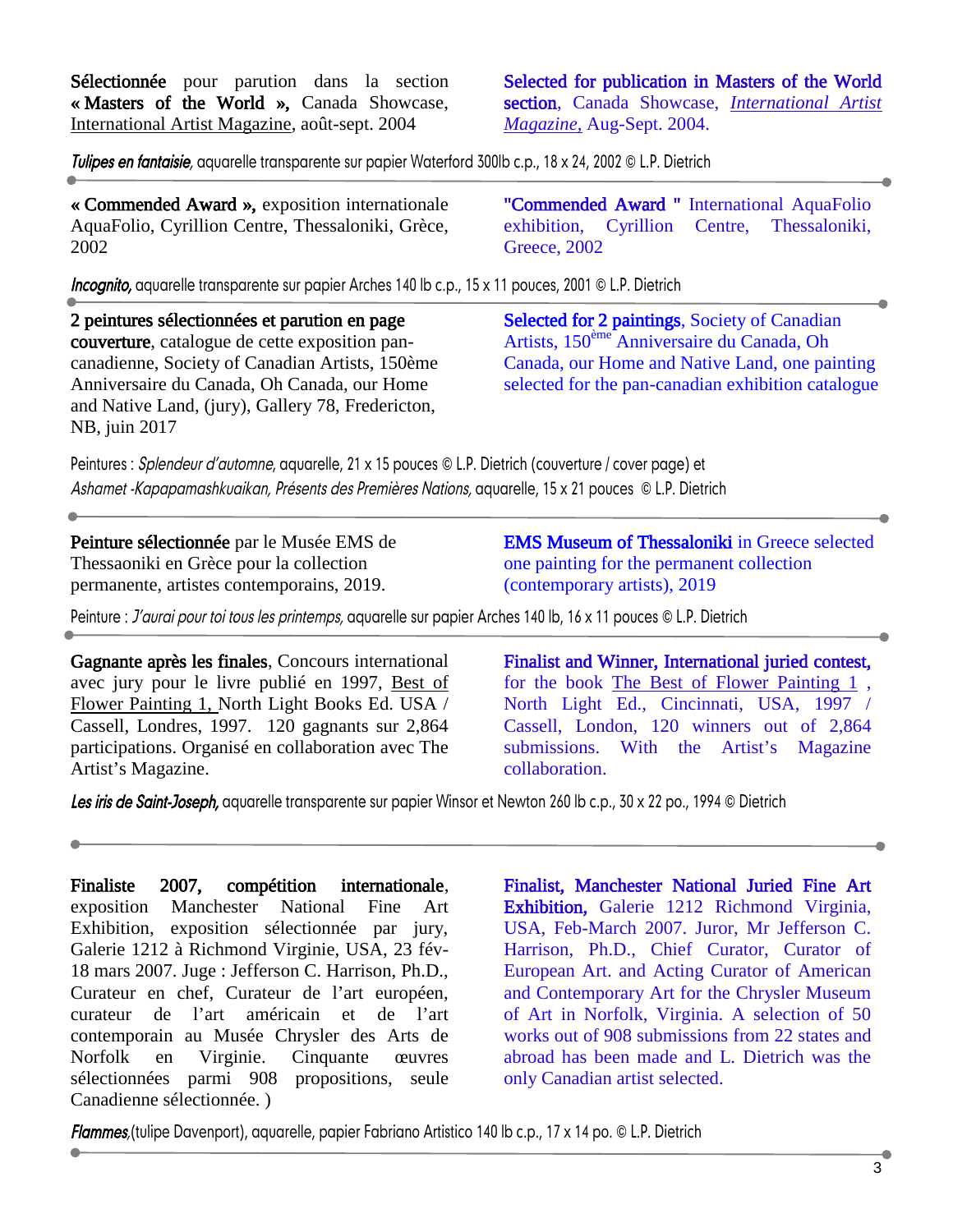Finaliste au concours national «Rêves d'automne», Baie Saint-Paul, Charlevoix, (QC), 2006. Exposition des œuvres sélectionnées pendant le Festival.

Finalist, "Rêves d'automne", national competition,Baie Saint-Paul, Charlevoix, (QC), 2006. Selected finalist works were part of a special art exhibition during the Festival.

*Charme rustique,* série Objets de délices, aquarelle transparente sur papier Arches 140 lb gros grain, 12 x 16 pouces © L.P. Dietrich

# DISTINCTIONS / AWARDS

Page couverture du Canadian Brushstrokes Magazine, Grand Prix Canadien de peinture, compétition « Still Life / Florals », jan-fév. 2012

Cover page, Canadian Brushstrokes Magazine, Grand Prize Canada, « Still Life / Florals » competition, 2012

*Dans les paradis lointains / From Paradise,* aquarelle, papier Waterford 200lb c.p., 24 x 18 po., © LP Dietrich

Peinture sélectionnée par la Ville de Trois-Rivières pour une publication dans le cadre du concours provincial Villes, villages et campagnes fleuris, UQTR, 1998

Selected painting, Trois-Rivières City, for publication in the provincial contest Ville, villages et campagnes fleuris, UQTR, 1998.

*Aster à feuille de linaire,* fleur emblématique de Trois-Rivières, aquarelle transparente sur papier Arches 300 lb c.p., 18 x 15 po. 1991 © L.P. Dietrich

Page couverture du magazine Watercolour Gazette et reportage à l'intérieur, 2005

I

 $\overline{\phantom{a}}$ 

ī

í

١

Cover page and article in Watercolour Gazette Magazine, 2005

*Pas de Deux,* aquarelle papier Waterford 300lb c.p. ,18 x 24 pouces © Lorraine P. Dietrich

Page couverture spéciale de Noël, North Light Books Magazine, 2000

Cover page on North Light Books Magazine, special Christmas edition, 2000

*Splendeur d'hiver,* aquarelle sur papier Waterford 200 lb, 16 x 12 po. © Lorraine P. Dietrich

## SOCIETY OF CANADIAN ARTISTS

Élue membre signataire en 2010 Elected as Signature Member in 2010

Society of Canadian Artists, *46th National Open Juried Show,* Salmon Arm, Colombie-Britannique, automne 2014

Society of Canadian Artists, *46th National Open Juried Show,* Salmon Arm, BC, Fall 2014

*Aux couleurs de la Renaissance,* aquarelle sur papier Winsor & Newton 140lb vernie, marouflée sur toile cartonnée, 16 x 20 pouces © Lorraine P. Dietrich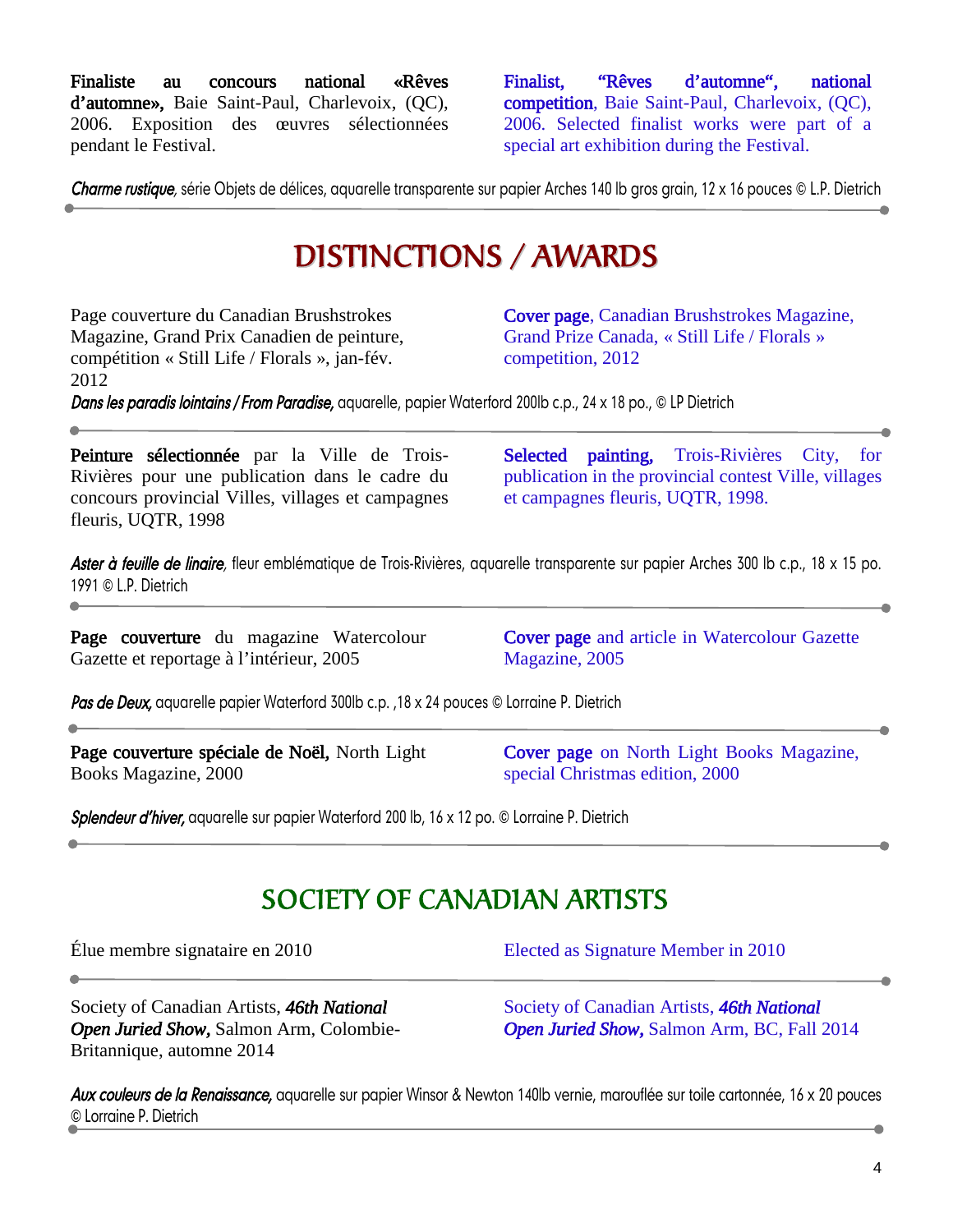Society of Canadian Artists, *150ème Anniversaire du Canada, Oh Canada, our Home and Native Land*, (jury) et 60ème anniversaire SCA, Gallery 78, Fredericton, NB, 16 juin au 9 juillet 2017, 2 peintures sélectionnées, dont la *page couverture du catalogue d'exposition.* 

Society of Canadian Artists, *150th Canada Celebration : Oh Canada, our Home and Native Land*, and SCA 60th Anniversary, (jury), Gallery 78, Fredericton, NB, June 16- July 9 2017, 2 selected paintings, one *chosen for the Cover Page of the Exhibition Catalogue.* 

*Splendeur d'automne,* aquarelle sur papier Waterford 140 gros grain, 21 x 15 pouces © Lorraine P. Dietrich *Ashamet – Kapapamashkuaikan, Présents des Premières Nations,* aquarelle sur papier Winsor et Newton 140 lb gros grain, 15 x 21 po. © Lorraine P. Dietrich

Sélectionnée pour Society of Canadian Artists, Members Show (juried) Gainsborough Galleries Calgary, AB, mai juin 2018

**Selected** for Society of Canadian Artists, Members Show (juried) Gainsborough Galleries Calgary, AB, may-june 2018

*Instants de bonheur,* aquarelle sur papier Arches 140 lb gros grain, 21 x 15 pouces © Lorraine P. Dietrich *I'll be seeing you,* aquarelle sur papier Winsor et Newton 140 lb gros grain © Lorraine P. Dietrich

Society of Canadian Artists, *Members Show* (juried), Members Club à Halifax, nov.déc 2013

Society of Canadian Artists, *Members Show* (juried), Members Club in Halifax, nov-dec 2013

*Sur un arpège*, aquarelle sur papier Arches 140lb gros grain, 15 x 21 po. © Lorraine P. Dietrich

### GRÈCE - GREECE

International Biennal Watercolour I, artiste invitée, Galerie Myró, Thessaloniki, Grèce, 30 octobre au 22 nov. 2012

International Biennal Watercolour I, Guest Artist, Myró Art Gallery, Thessaloniki, Greece, oct. 30 nov. 22, 2012

*Les beautés du Domaine,* aquarelle sur papier Winsor & Newton 140 lb c.p., 11 x 15 pouces © Lorraine P. Dietrich

Biennal International Watercolour II, artiste invitée et membre du jury international, EMS Musée Thessaloniki, Grèce, sept. oct. 2014, 2 peintures

l

Biennal International Watercolour II, Guest Artist and International Jury Member, EMS Museum, Thessaloniki, Greece, sept. oct. 2014, 2 paintings

*Cueillir le Présent,* aquarelle papier Arches 140 lb, 11 x 15 pouces © Lorraine P. Dietrich *Coralline*, aquarelle sur papier Arches 140 lb gros grain, 15 x 11 pouces © Lorraine P. Dietrich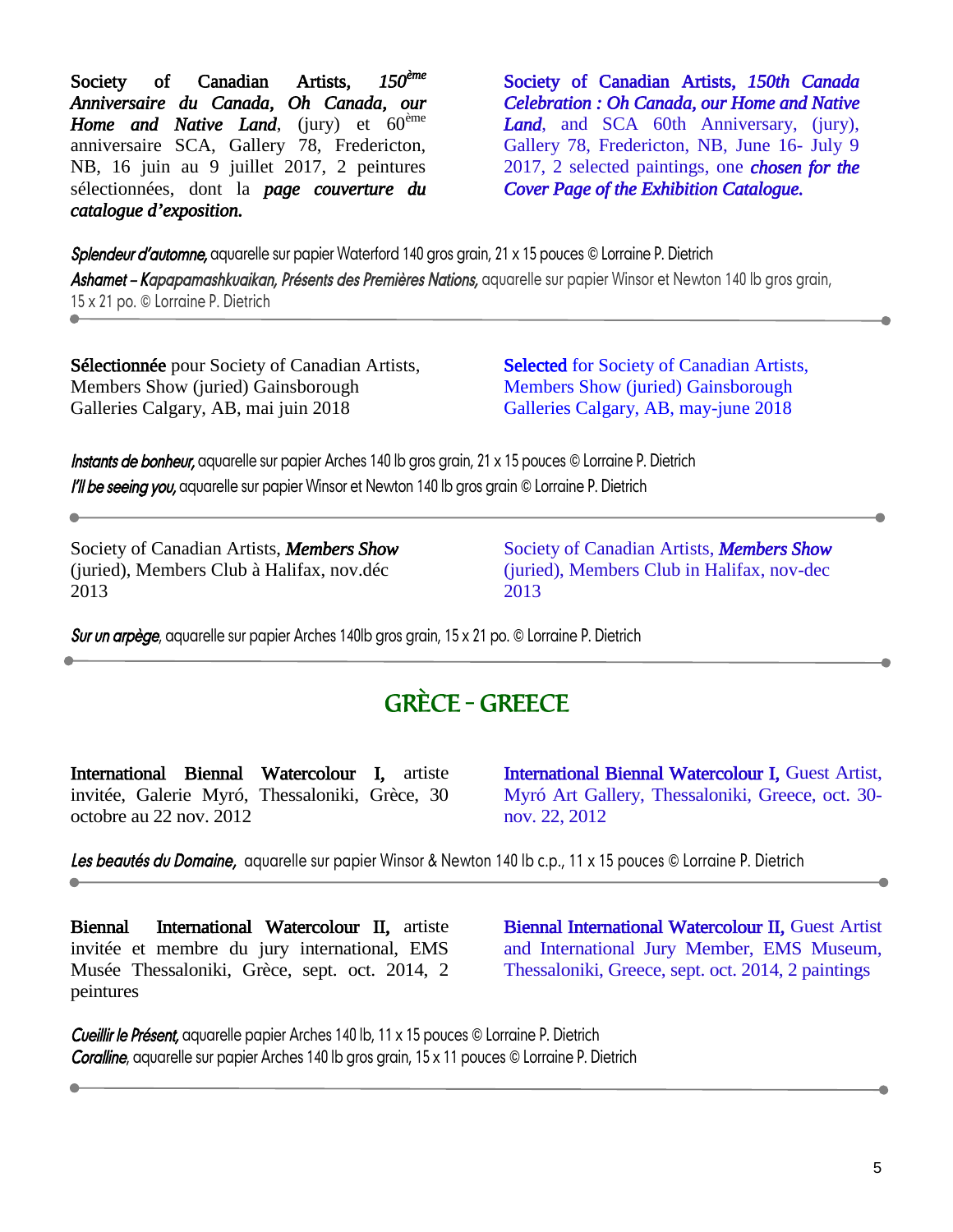Biennal International Watercolour Biennal II, (jury) Katsigras Museum, Larissa, Grèce, 2016, 50 maîtres en aquarelle, plusieurs pays. Le Musée Katsigras est le 2<sup>ème</sup> plus important en Grèce après celui d'Athènes.

Biennal International Watercolour Biennal II, (jury) Katsigras Museum, Larissa, Greece, 2016, 50 watercolour masters, many countries. That museum is the second most important museum after Athens Museum.

*Coralline,* aquarelle sur papier Arches 140 lb gros grain, 15 x 11 pouces © Lorraine P. Dietrich

Biennal International Watercolour III, (jury) Piraeus Bank Conference Center Gallery, Thessaloniki, Grèce, octobre 2016 Biennal International Watercolour III, (jury) Piraeus Bank Conference Center Gallery, Thessaloniki, Greece, oct. 2016 *J'aurai pour toi tous les printemps,* aquarelle sur papier Arches 140 lb gros grain, 15 x 11 po © Lorraine P. Dietrich SKETBE Juried, EMS Musée Thessaloniki, Grèce, nov. 2013 | déc. 2015 | fév. 2017, plusieurs peintures SKETBE Juried, EMS Museum, Thessaloniki, Greece, nov. 2013 | dec. 2015 | feb. 2017, several paintings

*Poème printanier,* aquarelle sur papier Arches 140lb gros grain, 16 x 12 po. © Lorraine P. Dietrich

Ĭ International Art for No-Violence Conference Exhibition, sélectionnée par le jury de SKETBE, à l'Aristotle University, Dpt Éducation à Thessaloniki, Grèce, décembre 2009. Une peinture sélectionnée par l'Université pour sa collection permanente.

International Art for No-Violence Conference Exhibition, selected by SKETBE's Jury at Aristotle University, Education Dpt, Thessaloniki, Greece, Dec. 2009. That university selected one painting for their permanent collection.

*Peace Rose / Rose de la Paix,* aquarelle sur papier Waterford 200 lb c.p., vernie, 6 x 4 pouces, © LP Dietrich

### FRANCE – INDE

Lalit Kala Akademi, Académie Nationale des Beaux-Arts, Gouvernement de l'Inde, New-Delhi, Inde, 25 juillet au 1er août 2014. Exposition (jury) sur les dernières tendances en aquarelle contemporaine à travers le monde.

Lalit Kala Akademi, National Fine Arts Academy, Govt. of India, New-Delhi, India, July 25-Aug. 01 2014. Art exhibition (jury) on the latest trends in contemporary watercolour painting around the world.

*Lumineuse romance*, aquarelle sur papier Winsor et Newton 140 lb gros grain, 15 x 11 pouces © Lorraine P. Dietrich

*Artiste invitée,* Salon international REMP-ARTS, Langres, France, , 18 av-10 mai 2009, 25 peintures, catalogue.

Guest Artist, Salon international REMP-ARTS, Langres, France, April 18 – May 10 2009, 25 paintings, catalogue.

*Par un jour de lumière, série Chants de Fleurs,* aquarelle transparente sur papier Winsor et Newton 140 lb c. p., 11 x 15 pouces (27 x 38 cm), © Lorraine P. Dietrich.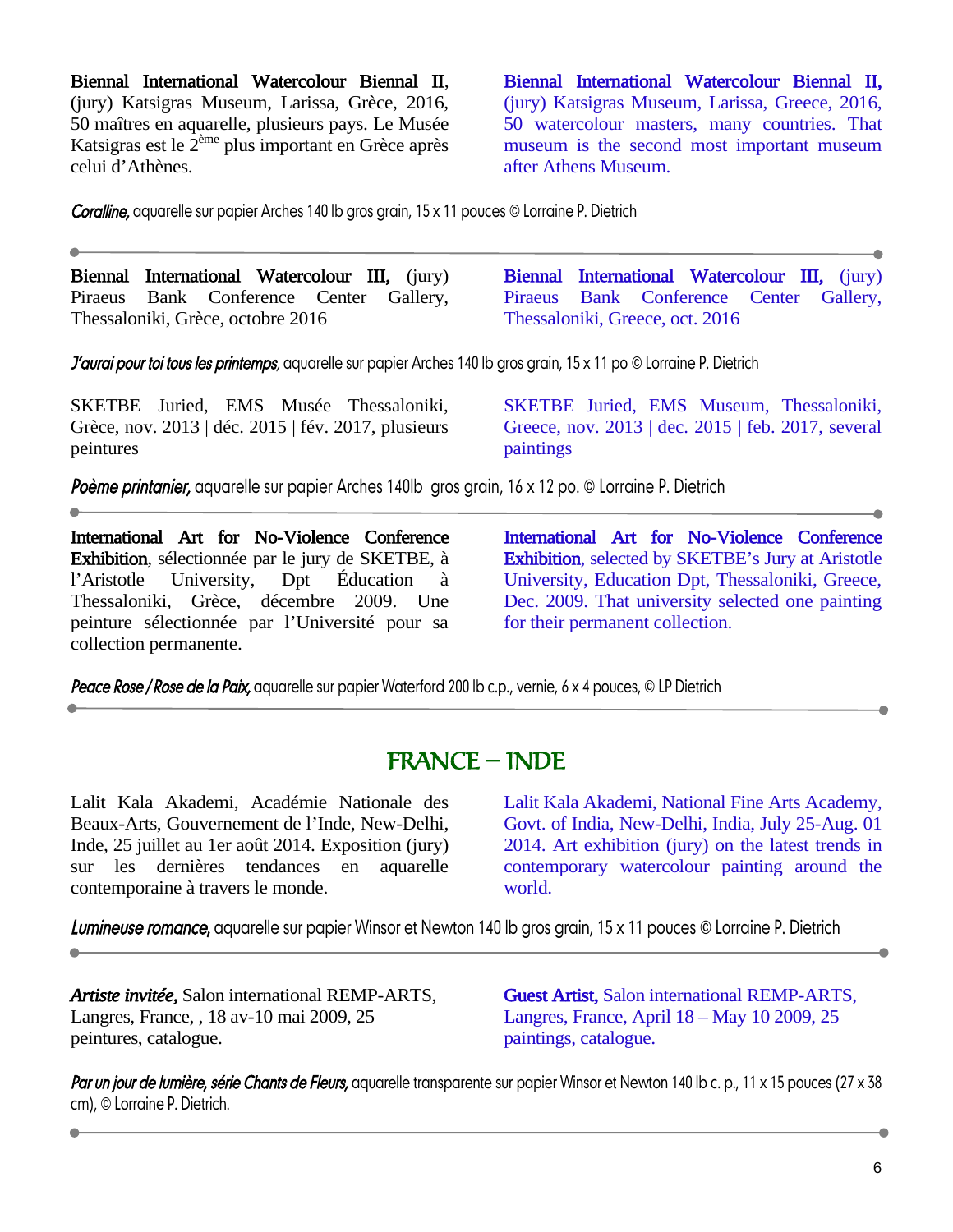Premier Salon international de l'Aquarelle, 40 artistes renommés de plusieurs pays, Saint-Yrieix, Limousin, France, août 2005, plusieurs peintures.

First International Watercolour Salon, 40 reknown artists from many countries, Saint-Yrieix, Limousin, France, aug. 2005, several paintings.

*Merengue,* aquarelle sur papier Fabriano 300 lb, 15 x 11 po. © Lorraine P. Dietrich

Artiste invitée, Salon des artistes de la Lorraine, Hôtel de Ville, Nancy, France, 1998, et participation en 1999

Guest Artist, Salon des artistes de la Lorraine, City Hall, Nancy, France, 1998, and participation in 1999

*Elles chantent le Blues,* Série Chants de Fleurs, aquarelle sur papier Waterford 300 lb, 16 x 25 pouces © Lorraine P. Dietrich La terre n'est pas assez ronde pour m'étourdir autant que toi, Série Chants de Fleurs, Mon manège à moi, hommage à Édith Piaf, aquarelle sur papier Waterford 300 lb c.p., 16 x 25 pouces © Lorraine P. Dietrich

*Vibration d'automne*, aquarelle sur papier Waterford 300 lb c. p., 25 x 16 pouces © Lorraine P. Dietrich

### AUTRES - OTHERS

L'horticulteur Daniel Harrisson, Hémérocalles de l'Isle à Bécancour (QC, réalise un cultivar en hommage à la peintre, l'hémérocalle « Lorraine Dietrich », hybride homologué par l'American Hemerocallis Society en 2007.

Daniel Harrisson, horticulturist at Hémérocalles de l'Isle, Bécancour (QC), produced a new hybrid-cultivar "Hémérocalle Lorraine Dietrich " as a tribute to the artist. Homologation by American Hemerocallis Society in 2007.

*Hémérocalle « Lorraine Dietrich »,* aquarelle, papier Arches 140 lb gros grain, 12 x 16 po., 2007 © L.P. Dietrich

Plusieurs peintures sélectionnées pour exposition Watershed II, Canadian Society of Painters in Watercolour, Toronto, 2001, notamment :

Several paintings selected for the « Watershed II » exhibition, Canadian Society of Painters in Watercolour, Toronto, 2001, including :

*Rouge Tango,* aquarelle transparente sur papier Waterford 300 lb c.p., 24 x 18 pouces, 1997 © L.P. Dietrich

Plusieurs peintures sélectionnées, exposition internationale pour les Célébrations du nouveau millénaire, EEAG, Westin Resort, Puerto-Rico.

Several paintings selectedfor EEAG international exhibition, New Millenium Celebrations, Westin Resort, Puerto-Rico, 2000

*Soleil,* aquarelle sur papier Waterford 140 lb c. p., 15 x 21 po. © Lorraine P. Dietrich

### INSTITUT DES ARTS FIGURATIFS

Membre Émérite, avril 2012 Membre à Vie, 2003 Membre signataire, élection 1997 Ces titres devenus Membre Distinction en 2017

Emeritus Member, 2012 Life Member, 2003 Signature Member, election in 1997 Those became Distinction Member in 2017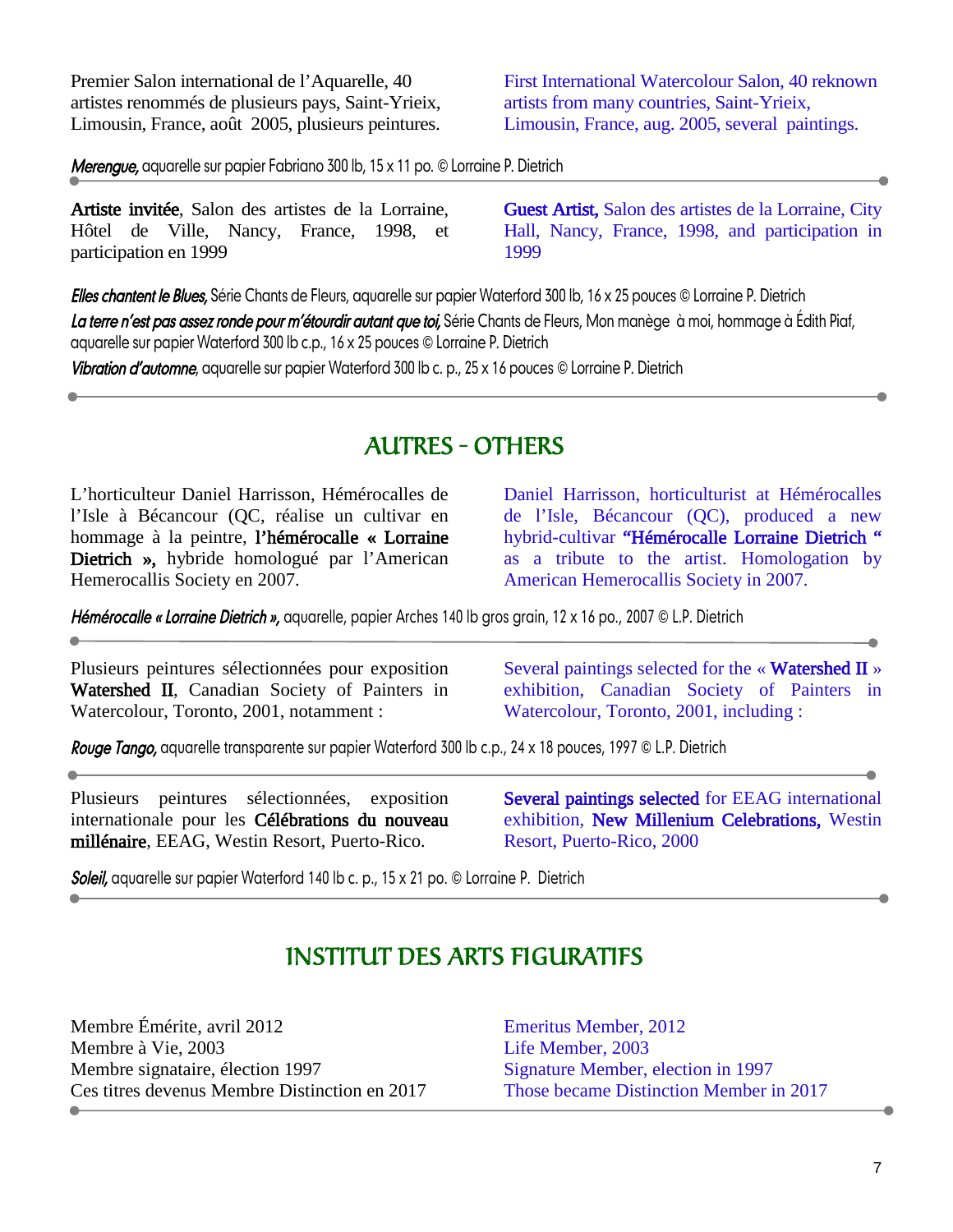#### Les grands noms de l'art figuratif contemporain,

plusieurs expositions prestigieuses des membres de l'Institut des Arts Figuratifs

Les grands noms de l'art figuratif contemporain, prestigious art exbitions, Institut des Arts Figuratifs Members

Salle Jean-Paul Lemieux, Bibliothèque Étienne-Parent, Québec, mai-juin 2003 *Hortensia,* aquarelle sur papier Waterford 300lb c.p., 18 x 24 pouces © Lorraine P. Dietrich

Centre Boréart, Granby, été 2005 *Je m'appelle Soledad, série Chants de Fleurs,* aquarelle sur papier Waterford 300lb c.p., 24 x 18 po. © Lorraine P. Dietrich

Galerie Art Azo, Sherbrooke, printemps 2009 *Cueillir chaque rose de la vie,* (rose Chicago Peace), aquarelle transparente sur papier Arches 140 lbs c.p., 22 pouces haut x 16 pouces © Lorraine P. Dietrich

- 25ème anniversaire IAF, Maison Louise Carrier, Lévis, printemps 2011 *Pour une escapade,* aquarelle transparente sur papier Arches 140 lb gros grain, 21 pouces haut x 15 pouces, 2011, © Lorraine P. Dietrich
- Musée Marius-Barbeau, St-Joseph-de-Beauce, nov 2014 printemps 2015 *Amaryllis Coral Stripe,* aquarelle sur papier Fabriano 300lb, 22 x 30 po. © Lorraine P. Dietrich

Signatures IAF, Odyssée des Bâtisseurs, Alma, automne 2018

*Le ballet,* aquarelle transparente sur papier Waterford 200 lb c.p., 18 x 24 pouces© LP Dietrich *Romance en pétales*, aquarelle transparente sur papier Arches 140 lb gros grain, 15 x 21 po *Élan d'octobre*, série Objets de Délices, aquarelle transparente sur papier Arches 140 lb gros grain

Signatures IAF, Musée Pierre-Boucher, Trois-Rivières, sept-nov. 2019

*Arabesque d'Orient ,* aquarelle sur papier Fabriano Artistico 300lb c.p. , 26 x 18 po, © LP Dietrich,

### NORTH EAST WATERCOLOR SOCIETY

North East Watercolor Society (NEWS) *2017 Annual International Juried Members Show,* North East Watercolor Society (NEWS) Orange County Community College (Orange Hall Gallery), State University of New-York (SUNY), Middletown, NY, USA, 6 fév.- 22 mars 2017

North East Watercolor Society (NEWS) *2017 Annual International Juried Members Show,* North East Watercolor Society (NEWS) Orange County Community College (Orange Hall Gallery), State University of New-York (SUNY), Middletown, NY, USA, feb 6- march 22 2017

*Allégresse,* aquarelle sur papier Arches 140lb gros grain, 12 x 16 pouces © Lorraine P. Dietrich *Fuschia en cascade,* aquarelle sur papier Winsor & Newton 140lb gros grain, 16 x 12 pouces © Lorraine P. Dietrich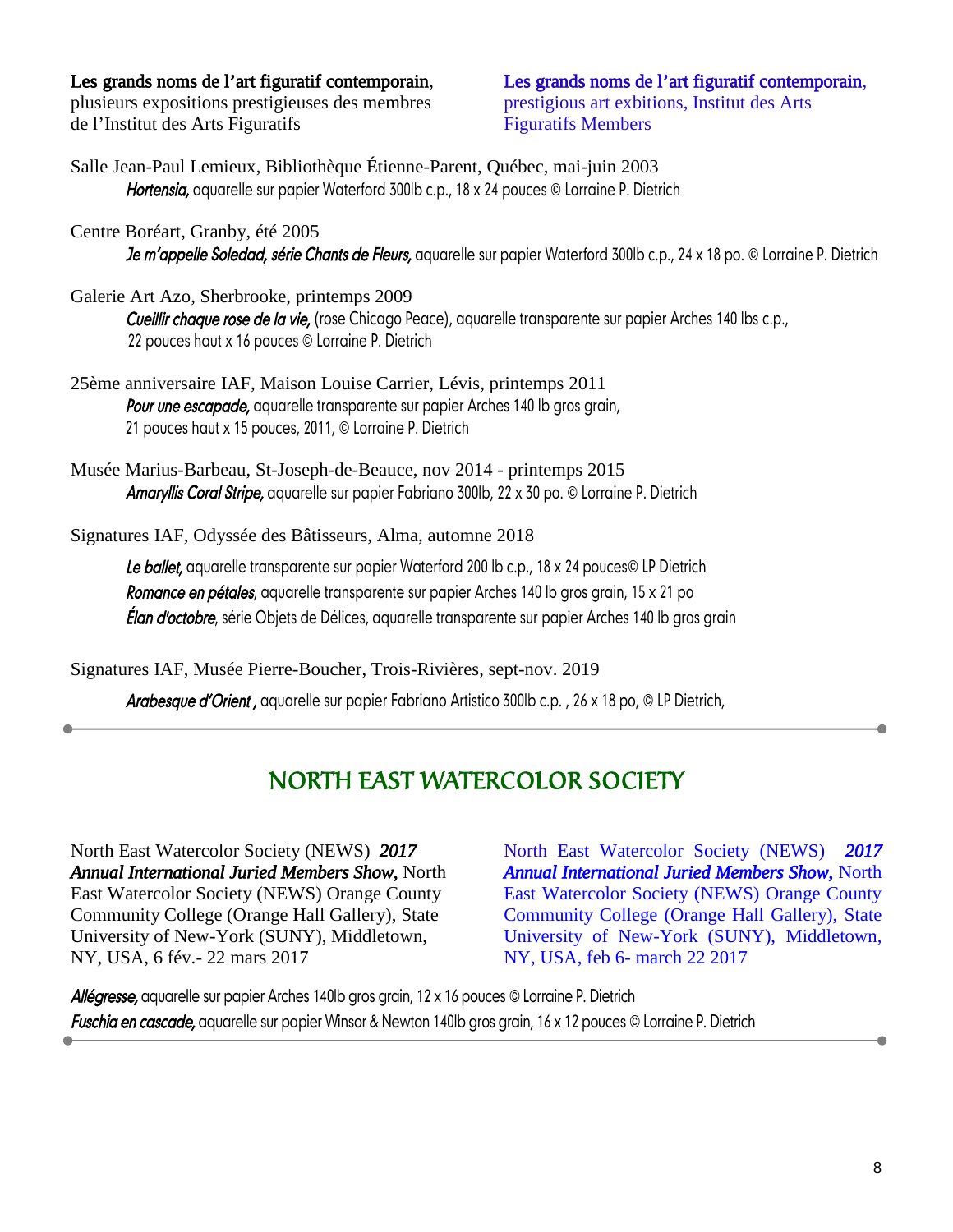#### NEWS INTERNATIONAL JURIED EXHIBITIONS

Première artiste élue membre signataire en dehors des États-Unis par la North East Watercolor Society, un organisme national prestigieux. Sélectionnée trois fois Finaliste à la NEWS Juried International Exhibition, Kent Gallery, New-York area, région de New-York, USA, (1999, 2000, 2001), sélectionnée finaliste aussi par le jury pour plusieurs expositions internationales annuelles

Accepted three times (1999, 2000, 2001) at their International Juried Exhibition at Kent Art Gallery, CT, in New-York area, she became in 2001 the first Signature member elected outside the U.S.A. by the North East Watercolor Society, a national prestigious organization. Also selected by the NEWS Jury as Finalist for many annual International exhibitions

Finaliste 2017 : *Instants de Bonheur / Moments of Happiness, aquarelle transparente sur papier Arches 140 lb gros grain, 21 x 15 pouces* © LP Dietrich

Finaliste 2014: *Les trésors de mon jardin ,* aquarelle sur Winsor & Newton 140 lb.,18 x 14 pouces © LP Dietrich

Finaliste 2012: *Dans les paradis lointains*, aquarelle sur papier Waterford 200lb c.p., 24 x 18 pouces © LP Dietrich

Finaliste 2009: *Concerto pour pétales ,* aquarelle sur papier Arches 140lb gros grain, 21 x 15 pouces © LP Dietrich

Finaliste 2007 : *Arabesque d'Orient ,* aquarelle sur papier Fabriano Artistico 300lb c.p. , 26 x 18 po, © LP Dietrich,

Finaliste 2005: *Hymne à l'amour, série Chants de Fleurs, hommage à Edith Piaf,* aquarelle sur papier Winsor & Newton 300lb c.p., 20 x 22 po. © LP Dietrich

Finaliste 2001 : *Symphonie,* série Chants de Fleurs, aquarelle sur papier Arches 300 lb hot-pressed, 24 x 18 po., 2001 © L.P. Dietrich

Finaliste 2000 : *Callas pour la Callas, série Chants de Fleurs, hommage à Maria Callas,* aquarelle sur papier Waterford 200lb c.p. 24 x 18 po © L.P. Dietrich

Finaliste 1999 : *À Fleur de Peau, série Chants de Fleurs, hommage à Céline Dion,* aquarelle sur papier Waterford 200 lb c.p., 24 x 18 po., 1997 © L.P. Dietrich

## SOCIÉTÉ CANADIENNE DE L'AQUARELLE

ARE-REIMS ÉVÉNEMENT, Conservatoire de Reims, 26 septembre au 10 octobre 2008. dans le cadre du 350ème anniversaire de Québec. Avec plusieurs artistes de la Société Canadienne de l'Aquarelle

í

ARE-REIMS EVENT, Reims Conservatory, sept. 26- oct. 10 2008, during 350th City of Québec Celebrations, With many artists from Société Canadienne de l'Aquarelle Society.

*Délices de Mai,* aquarelle sur papier Fabriano 140 lb, 15 x 21 po. © Lorraine P. Dietrich